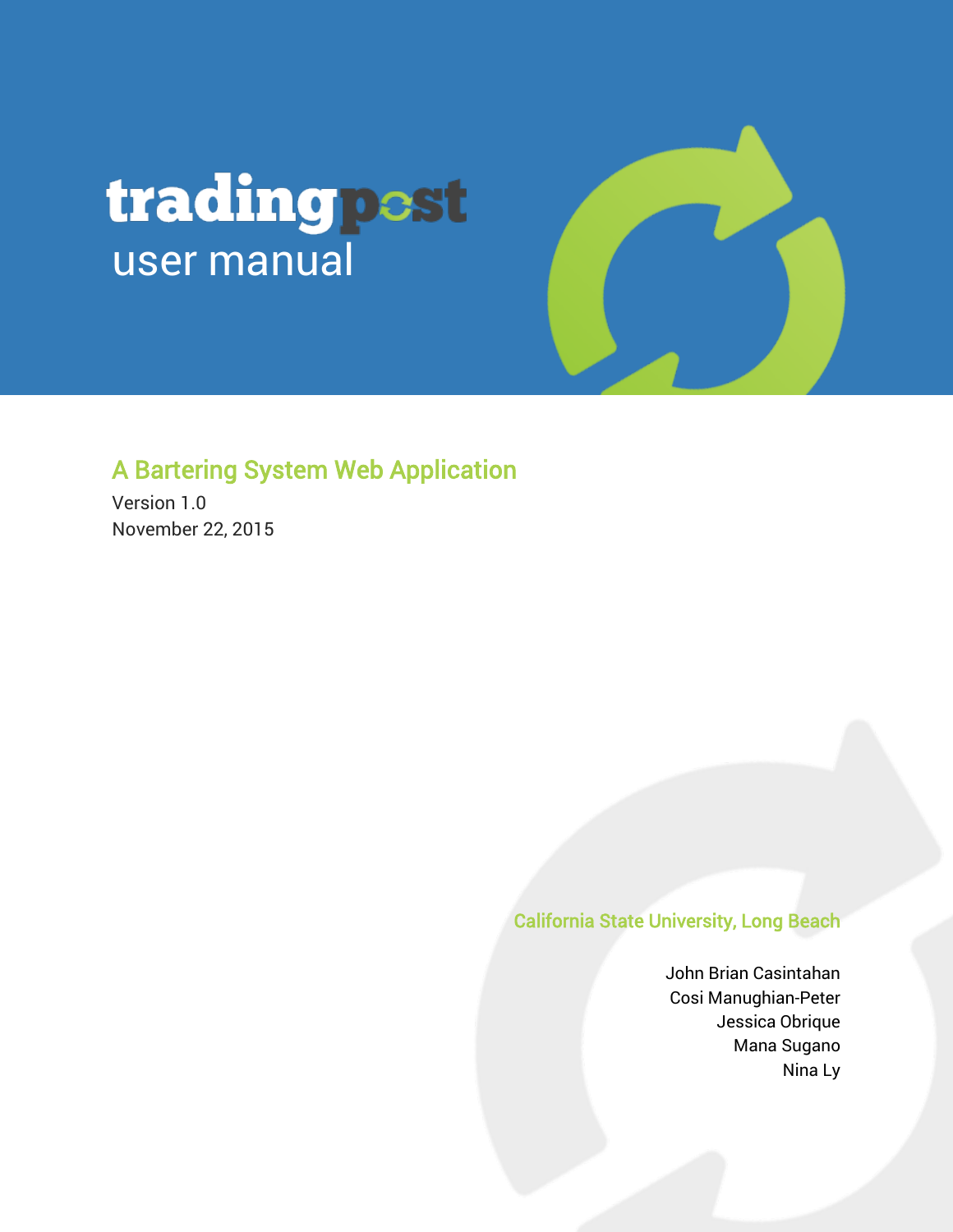

# **CONTENTS**

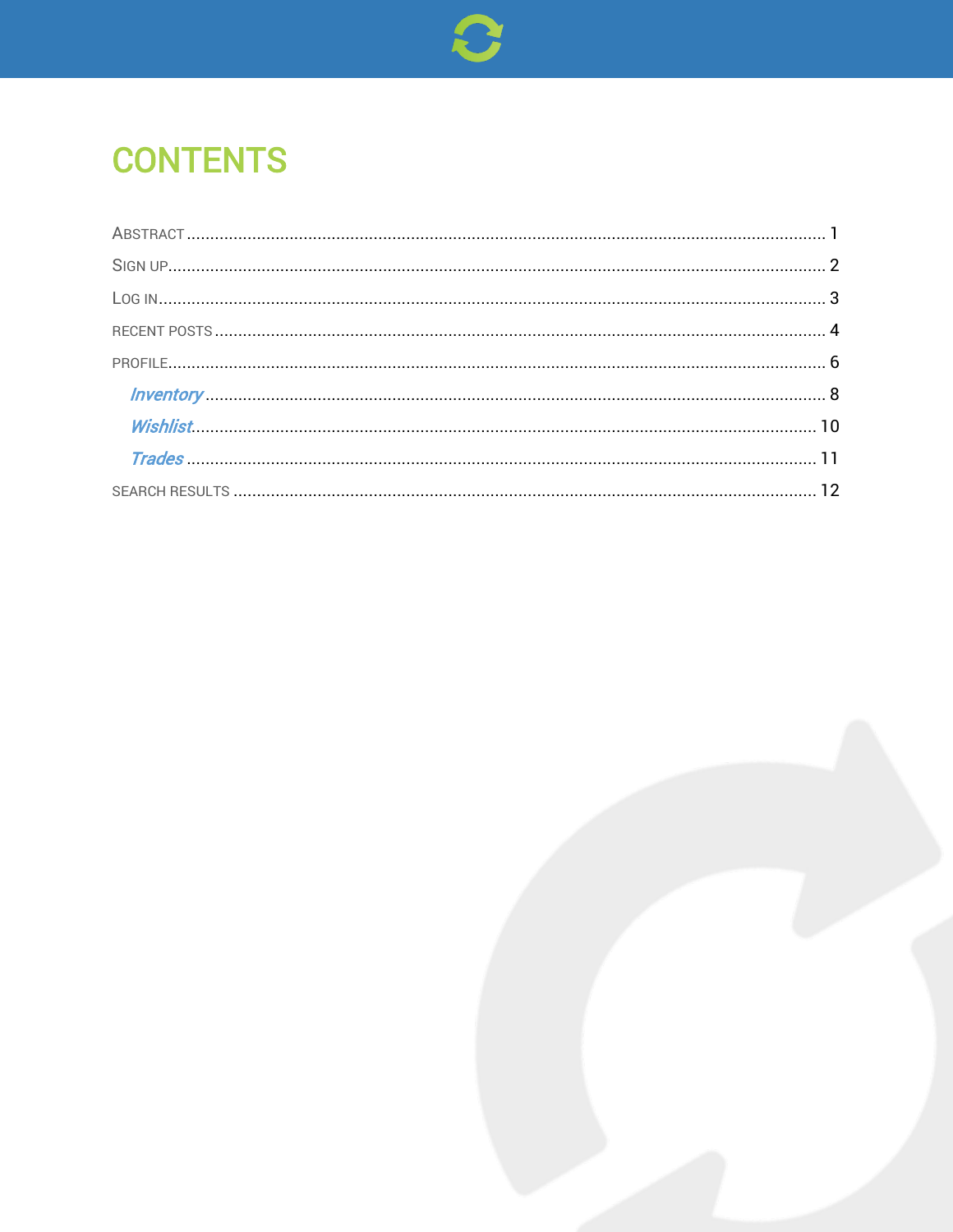

### ABSTRACT

The Trading Post web application is where people can obtain new or used products without spending a dime. We are a bartering system that allows users to trade their own goods or services with other users. In this document, you will find user-friendly instructions that will guide you through the Trading Post. Screenshots of each page with how-to instructions will be provided to show you how to use and navigate Trading Post. The pages we will cover in this document are the sign up, log in, recent posts, user profile, and search results pages. Through the profile page, there are additional subpages  $-$  inventory, wish list, and trades  $-$  that will also be covered in this document.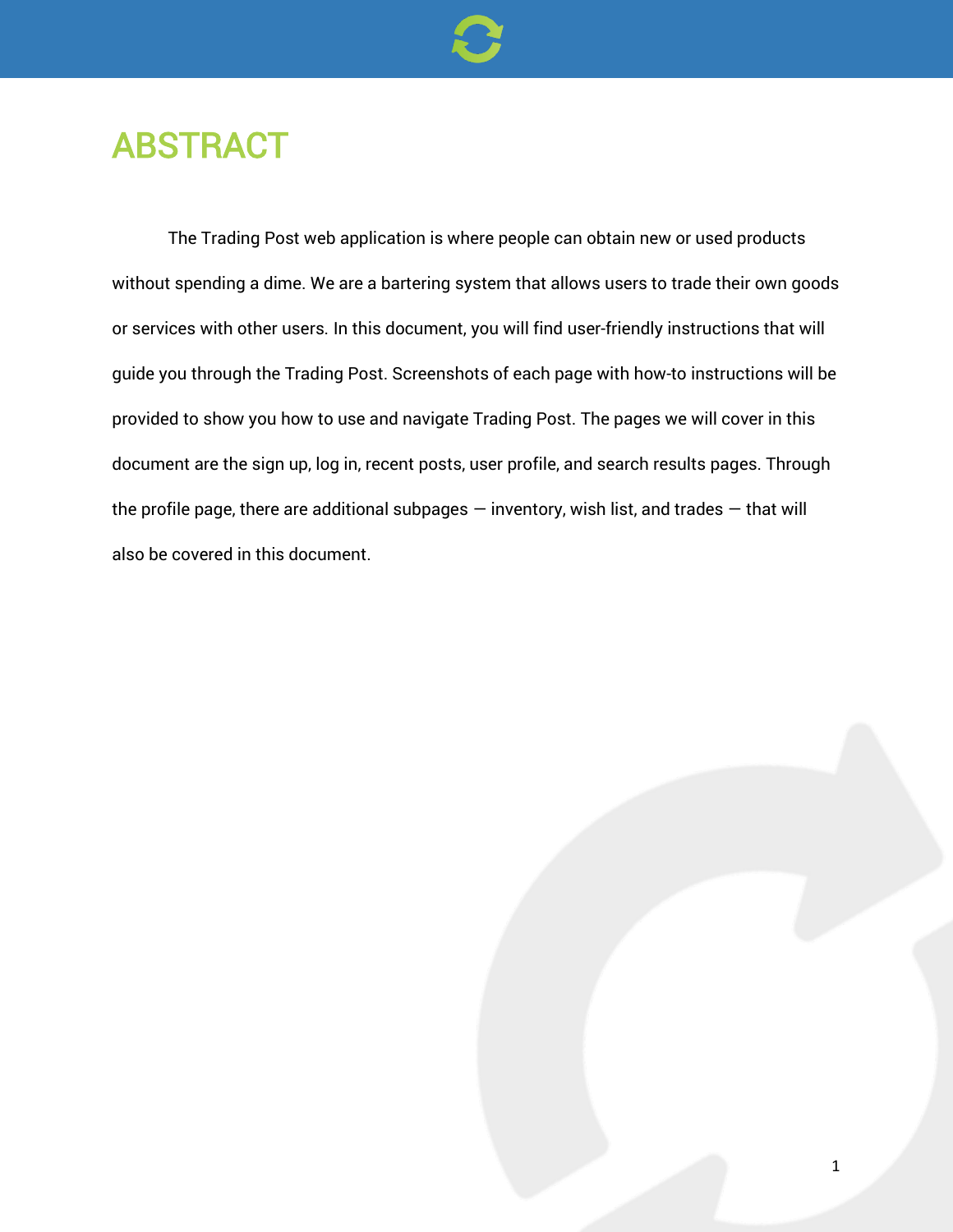

## SIGN UP

Before you can use the Trading Post application for trading, you have to create an account. Below is a screen shot of the sign up page where you must input your account information. You may be wondering, why do we need this information? The email and phone number will help users communicate with each other, while the zip code will allow users to trade within their own zip code or local community.

| <b>Sign Up</b>          |                 |  |
|-------------------------|-----------------|--|
| <b>Create New User:</b> |                 |  |
| Username:               | <b>Username</b> |  |
| Email:                  | Email           |  |
| Phone:                  | Phone           |  |
| Zip Code:               | Zip Code        |  |
| Password:               | Password        |  |
| Repeat:                 | Repeat Password |  |

#### sign up for a free account:

1. Provide all the information the items are case sensitive and uired to register).

2. Click Create New User.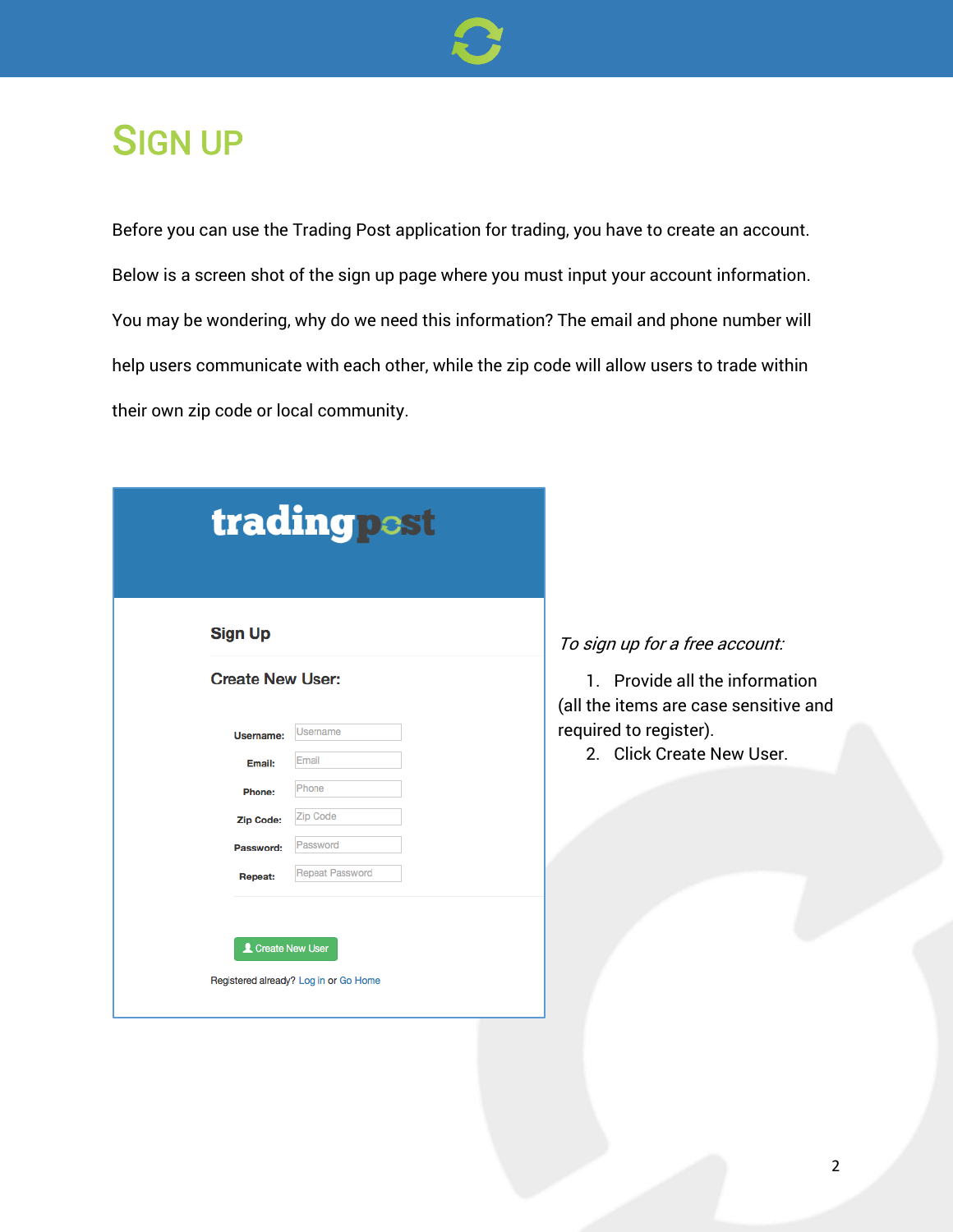

## LOG IN

If you already signed up, you can then log into your account.

| Log In    |                                    |  |
|-----------|------------------------------------|--|
|           | <b>Enter Login Information:</b>    |  |
| Username: | Username                           |  |
| Password: | Password                           |  |
| $2$ Login |                                    |  |
|           | Not registered? Sign Up or Go Home |  |

1. Enter username and password.

2. Click Login.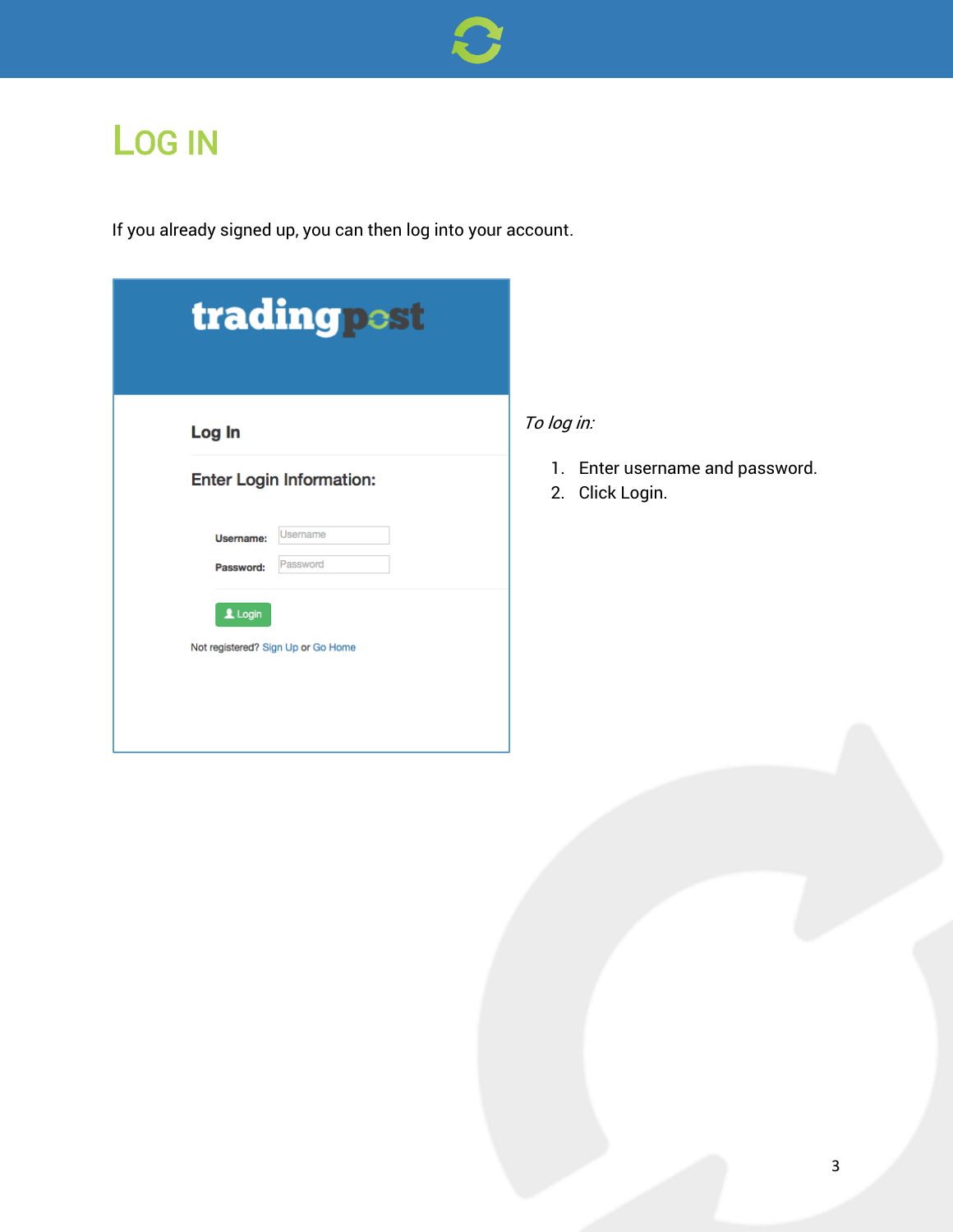

### RECENT POSTS

As soon as you log in, you will be redirected to the Recent Posts page. This page displays the six most recent posts added by users. Clicking on one of the listed items will redirect you to a page with more information on the selected post. Navigate to this page by clicking on the Trading Post logo at the top or on the menu item titled "Recent Posts".

| trading post                                                | $\overline{\phantom{a}}$<br>Search                 | $\mathbf{Q}_i$<br>Zipcode                            |
|-------------------------------------------------------------|----------------------------------------------------|------------------------------------------------------|
| About Recent Posts Your Profile Hello, Sample User! Log out |                                                    |                                                      |
| <b>Recent Posts</b>                                         |                                                    |                                                      |
| Haircut<br>Service Posted by Mana<br>Quantity: 1            | Gardening<br>Service Posted by Cosi<br>Quantity: 1 | Dog Walking<br>Service Posted by Nina<br>Quantity: 1 |
| <b>Water Bottles</b><br>Goods Posted by Jess                | <b>Tomatoes</b><br>Goods Posted by John            |                                                      |
| Quantity: 20                                                | Quantity: 4                                        |                                                      |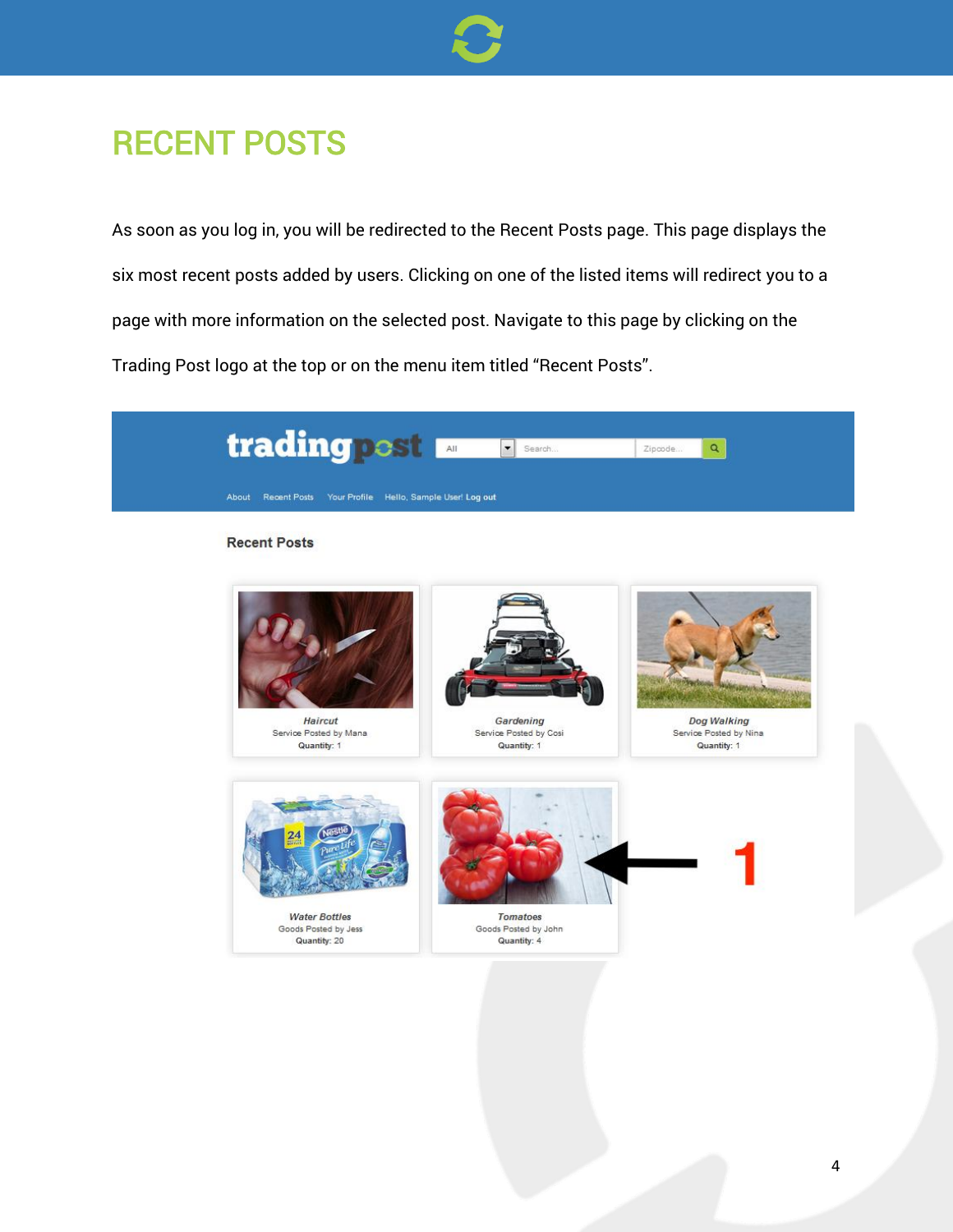#### trading post  $\sqrt{\bullet}$  Search... Zipcode...  $\alpha$







**Tomatoes** 

John (Feedback) 99999 Request a trade

**Description:** 

Add to wishlist

Type: Goods

Quantity: 4 Category: Food

Lorem ipsum dolor sit amet, consectetur adipiscing elit. Nunc vel tellus non purus suscipit dapibus. Mauris purus ex, condimentum in sagittis non, malesuada in velit. Mauris eget egestas erat. Nam quam neque, dignissim nec efficitur a, sagittis at dui. Donec sollicitudin mattis suscipit. Donec dignissim lobortis nisi, vitae dapibus lorem dictum non. Etiam pulvinar dui blandit, venenatis sem non, elementum mi. Vivamus in pretium purus, at lobortis ante. Donec in nunc non erat auctor commodo. Curabitur vitae orci fermentum, viverra felis ac, fermentum ante. In auctor risus a libero volutpat rhoncus. Cras condimentum id metus quis suscipit. Class aptent taciti sociosqu ad litora torquent per conubia nostra, per inceptos himenaeos. Fusce tristique lacinia libero in auctor. Mauris tincidunt euismod lectus.

Date posted: 02/11/2015 5:12:23

#### To view the item's description:

- 1. Click on the item you want to view.
- 2. The page will redirect you to the item description.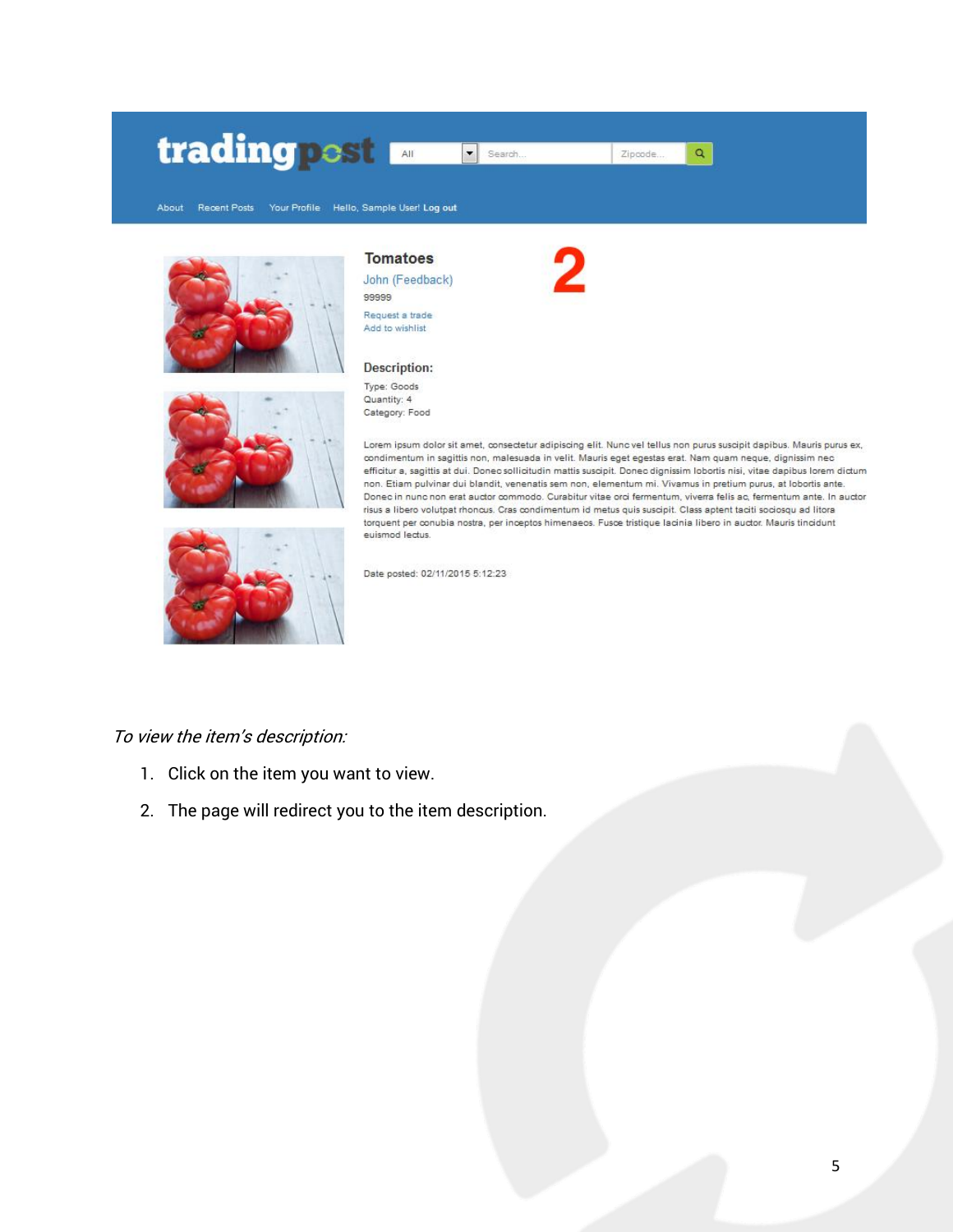

### PROFILE

After creating an account and logging in, you can click Your Profile (located on the navigation pane) to access your inventory, trades, and wishlist.



#### To view your profile:

- 1. Log in using your account.
- 2. Click Your Profile on upper left.

\*\*If you are not logged in, user won't be able to access the Your Profile page.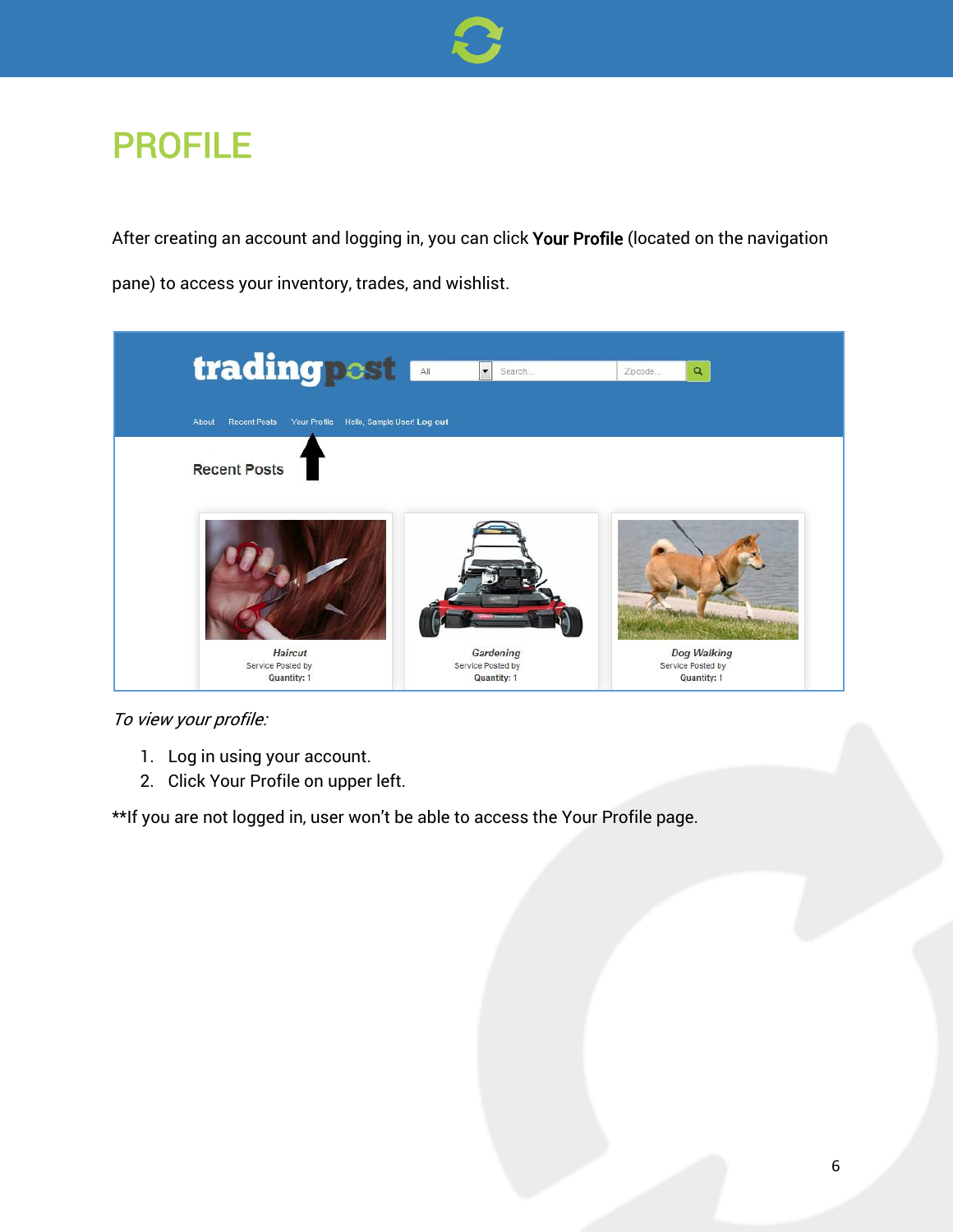| trading post                                                                                                     | ÷<br>Search                                                    | Q<br>Zipcode |
|------------------------------------------------------------------------------------------------------------------|----------------------------------------------------------------|--------------|
| Hello, Sample User! Log out<br>About<br><b>Recent Posts</b><br>Your Profile                                      |                                                                |              |
| <b>Your Profile</b>                                                                                              |                                                                |              |
| Sample User<br>user@email.com<br>ZIP 12345<br>Inventory $\blacktriangleleft$<br>Wishlist <<br>Messages<br>Trades | <b>Feedback Score</b><br>0 / 5 Star Rating<br>Out of 0 ratings |              |
| <b>Recent Feedback</b>                                                                                           |                                                                |              |
| "Great service!"<br>"I traded baby sitting for excellent fresh fruits! I recommend trading with this user."      |                                                                |              |
|                                                                                                                  |                                                                |              |

#### 1. To view your inventory:

- 1. Make sure you are on your profile.
- 2. Click Inventory next to your profile picture.

#### 2. To view your wishlist:

- 1. Click Your Profile.
- 2. On the Profile page, click Wishlist.

#### 3. To view your incoming/outgoing trades:

- 1. Click Your Profile.
- 2. On the Profile page, click Trade.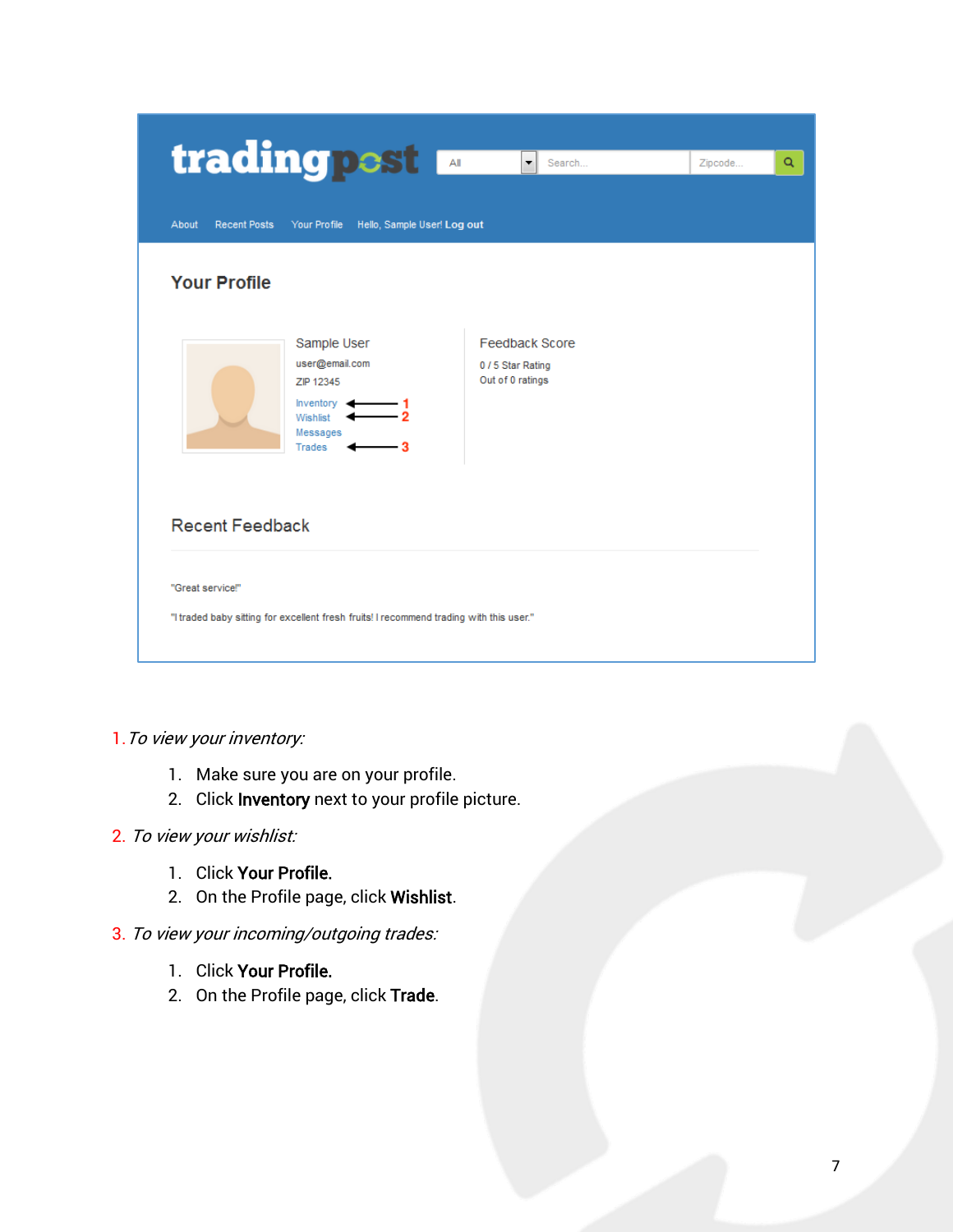

### **INVENTORY**

Your inventory can be accessed from your profile page. User inventory shows all of the user's goods and/or services to offer. On this page, you can also add/remove goods or services from your inventory.

| trading post<br><b>Recent Posts</b><br>Your Profile Hello, Sample User! Log out<br>About                                                     | $\overline{\phantom{0}}$ | Search<br>Q<br>Zipcode                                                                                                                      |
|----------------------------------------------------------------------------------------------------------------------------------------------|--------------------------|---------------------------------------------------------------------------------------------------------------------------------------------|
| Profile / Inventory<br>Add an Item<br><b>Tomatoes (Good)</b><br>Category: Food<br><b>Quantity: 4</b><br>Date Posted: 01/02/2015 5:50:23<br>侖 |                          |                                                                                                                                             |
| Add an Item                                                                                                                                  | ×                        |                                                                                                                                             |
| Name:<br>Backpack<br>$\ddot{\phantom{a}}$<br>Good<br>Type:<br><b>Quantity:</b><br>Clothing<br>$\overline{\bullet}$<br>Category:              |                          | To add an item:<br>1. Click on Add an item.<br>2. You will be prompted to fill<br>out the item's description.<br>3. Click Add to Inventory. |
| Add to Inventory                                                                                                                             |                          | 8                                                                                                                                           |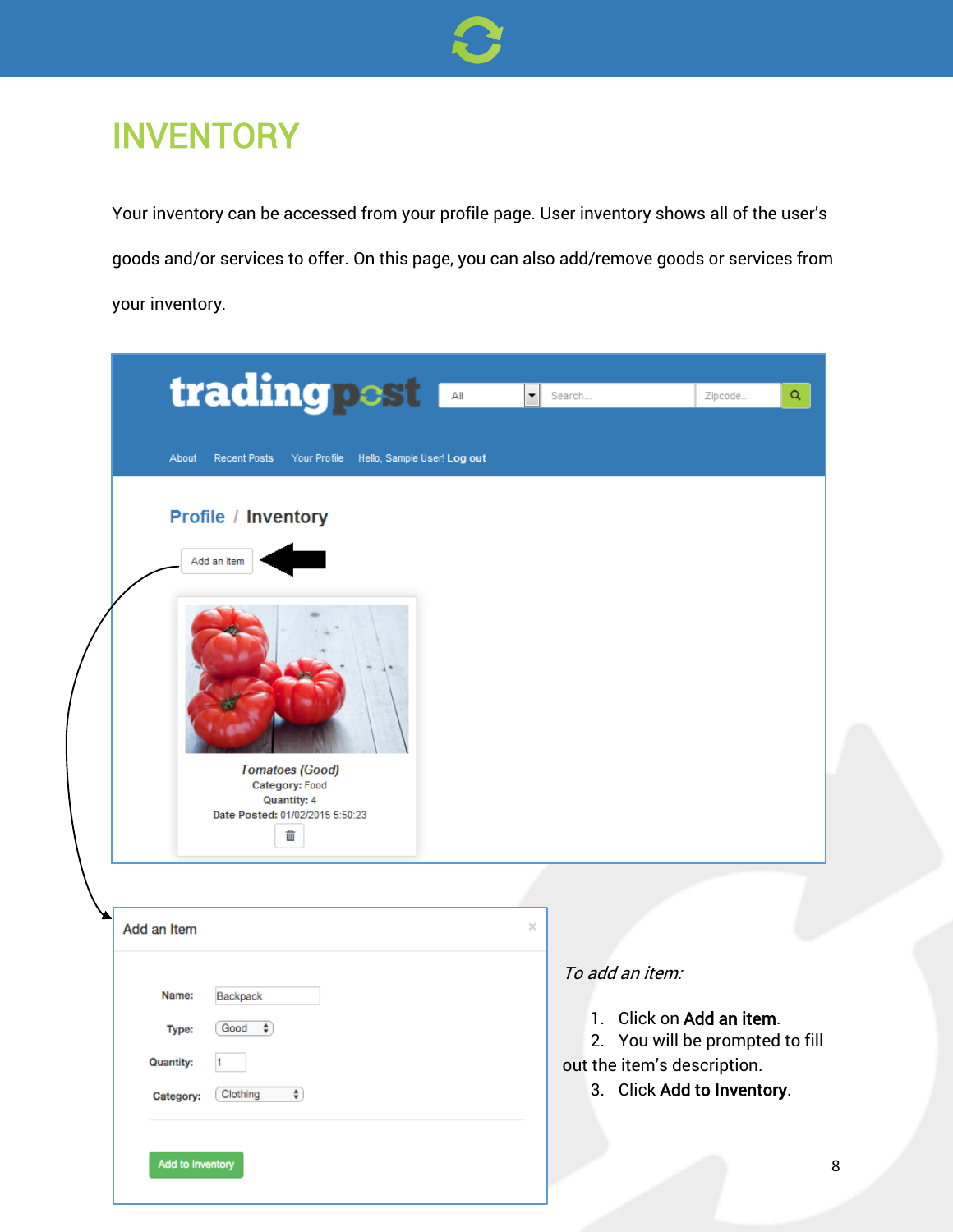#### To remove an item:

- 1. Click the icon.
- 2. Confirm that you want to remove the item.

| trading post                                                   |                             | ۰<br>Search | Zipcode | Q |
|----------------------------------------------------------------|-----------------------------|-------------|---------|---|
| <b>Recent Posts</b><br>About<br>Your Profile                   | Hello, Sample User! Log out |             |         |   |
| Profile / Inventory                                            |                             |             |         |   |
| Add an Item                                                    |                             |             |         |   |
|                                                                |                             |             |         |   |
| <b>Tomatoes (Good)</b><br>Category: Food<br><b>Quantity: 4</b> |                             |             |         |   |
| Date Posted: 01/02/2015 5:50:33<br>蘦                           |                             |             |         |   |
|                                                                |                             |             |         |   |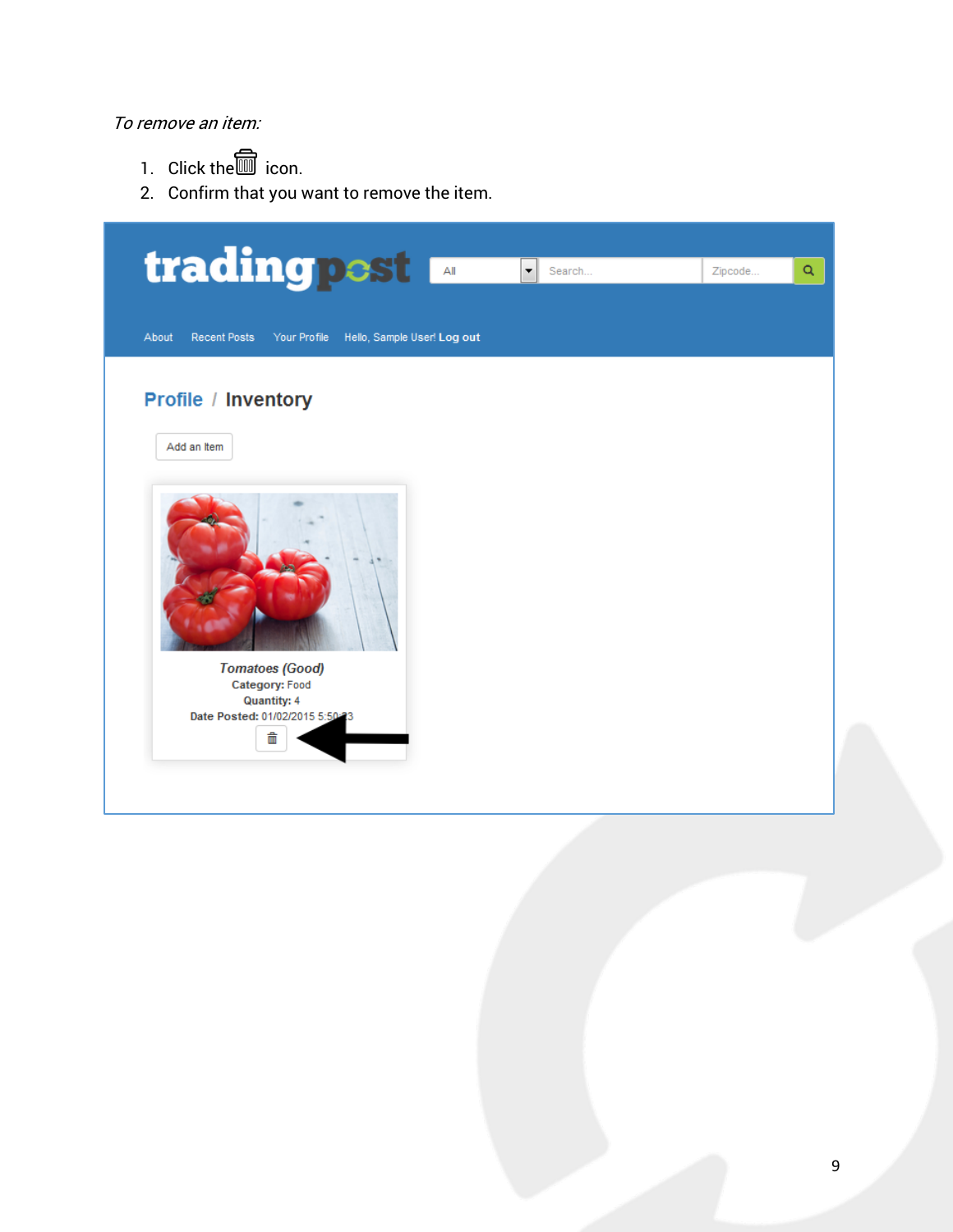

### **WISHLIST**

The wishlist page shows the goods/services you saved for quicker access.

| trading pest                                                             | $\overline{\phantom{a}}$<br>Search | Zipcode | Q |
|--------------------------------------------------------------------------|------------------------------------|---------|---|
|                                                                          |                                    |         |   |
| <b>Recent Posts</b><br>About<br>Your Profile Hello, Sample User! Log out |                                    |         |   |
| <b>Profile / Wishlist</b>                                                |                                    |         |   |
|                                                                          |                                    |         |   |
| <b>Tomato (Good)</b><br><b>Quantity:</b><br>Importance: 3                |                                    |         |   |
| 啬                                                                        |                                    |         |   |
|                                                                          |                                    |         |   |
|                                                                          |                                    |         |   |
|                                                                          |                                    |         |   |

To remove an item from your wishlist:

- 1. Click the  $\widehat{\mathbb{I}\mathbb{I}}$  icon.
- 2. Confirm that you want to remove the item.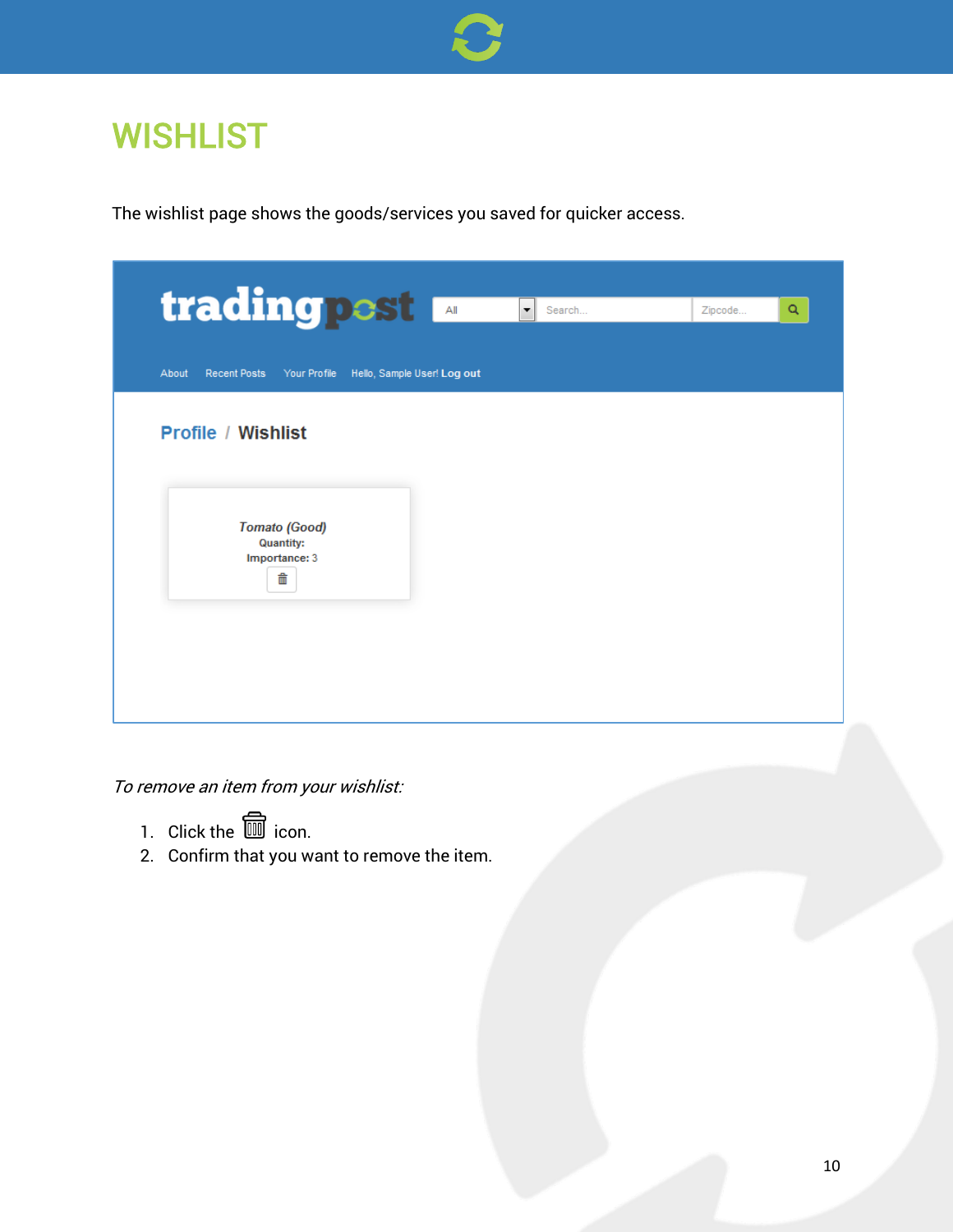

### **TRADES**

The Trades page has all the incoming/outgoing trades between users.

To view incoming/outgoing trades:

- 1. Click Your Profile.
- 2. In the Profile page, click Trades.
- 3. Review the incoming/outgoing trades. You have the option to accept or reject an incoming trade; another option to cancel outgoing trades.

| <b>Incoming Trades</b>                                                            |  |
|-----------------------------------------------------------------------------------|--|
| Requests from other users                                                         |  |
|                                                                                   |  |
| <b>Trade request from Cosi</b>                                                    |  |
| <b>Requested Good: Tomatoes</b>                                                   |  |
| Offered Service: Gardening                                                        |  |
| Date Requested: 2015-11-10 20:29:21                                               |  |
| Status:<br>pending                                                                |  |
| <b>Reject Trade</b><br>Accept Trade                                               |  |
|                                                                                   |  |
|                                                                                   |  |
|                                                                                   |  |
|                                                                                   |  |
|                                                                                   |  |
| <b>Outgoing Trades</b>                                                            |  |
| Your requests to other users                                                      |  |
|                                                                                   |  |
|                                                                                   |  |
|                                                                                   |  |
| <b>Trade request to Mana</b>                                                      |  |
| Requested Service: Haircut                                                        |  |
| <b>Offered Good:</b><br>Tomatoes<br><b>Date Requested:</b><br>2015-11-10 20:28:53 |  |
| Status:<br>pending                                                                |  |
|                                                                                   |  |
| <b>Cancel Trade</b>                                                               |  |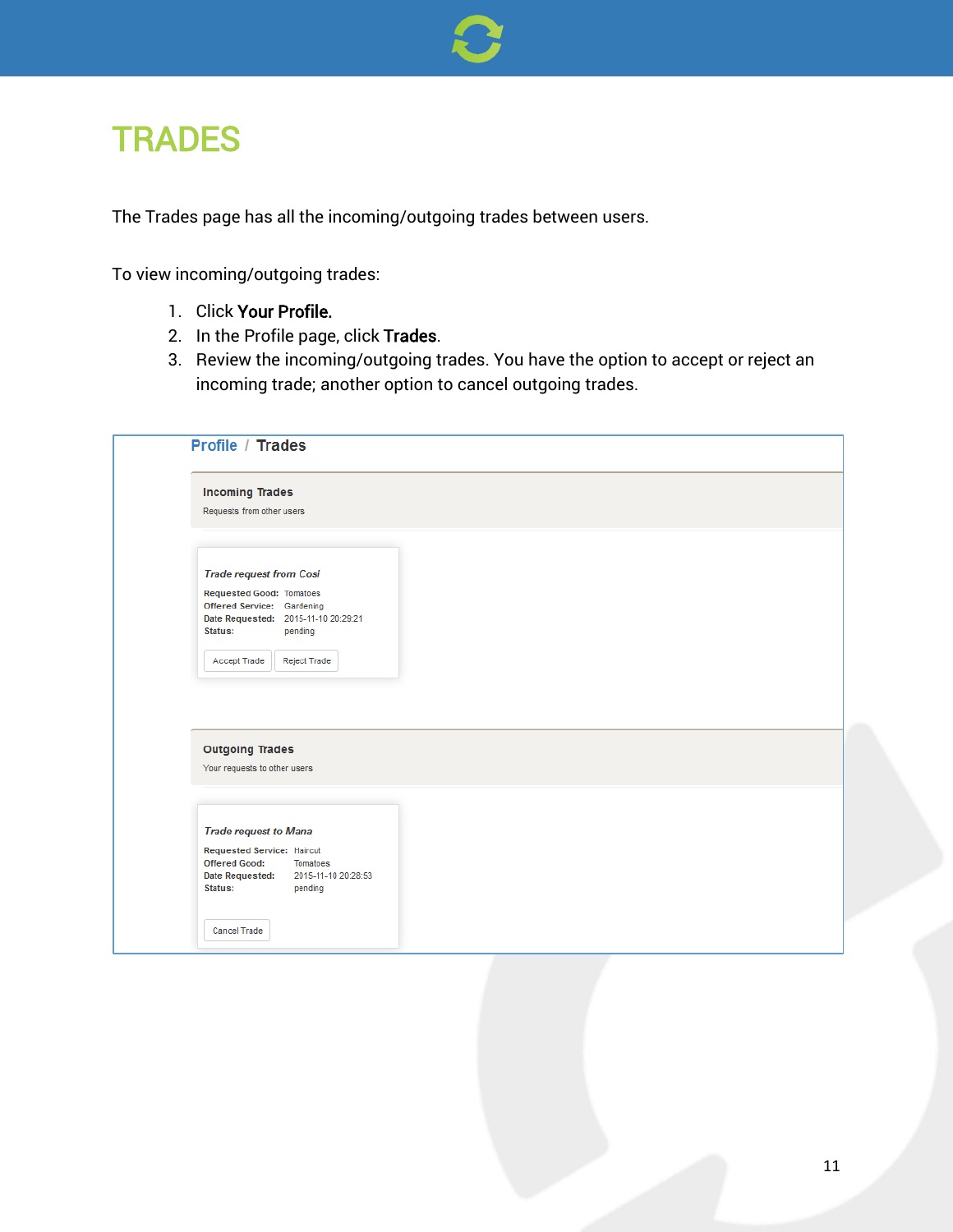

### SEARCH RESULTS

Using the search bar at the top of the page will narrow down posts by category or zip code. Click on the left-most bar to select a category. After submitting you will see all posts that match your specified attributes. Click on a listed item to learn more about the good or service, or click the request to trade button to request to trade your own goods orservices for the item.

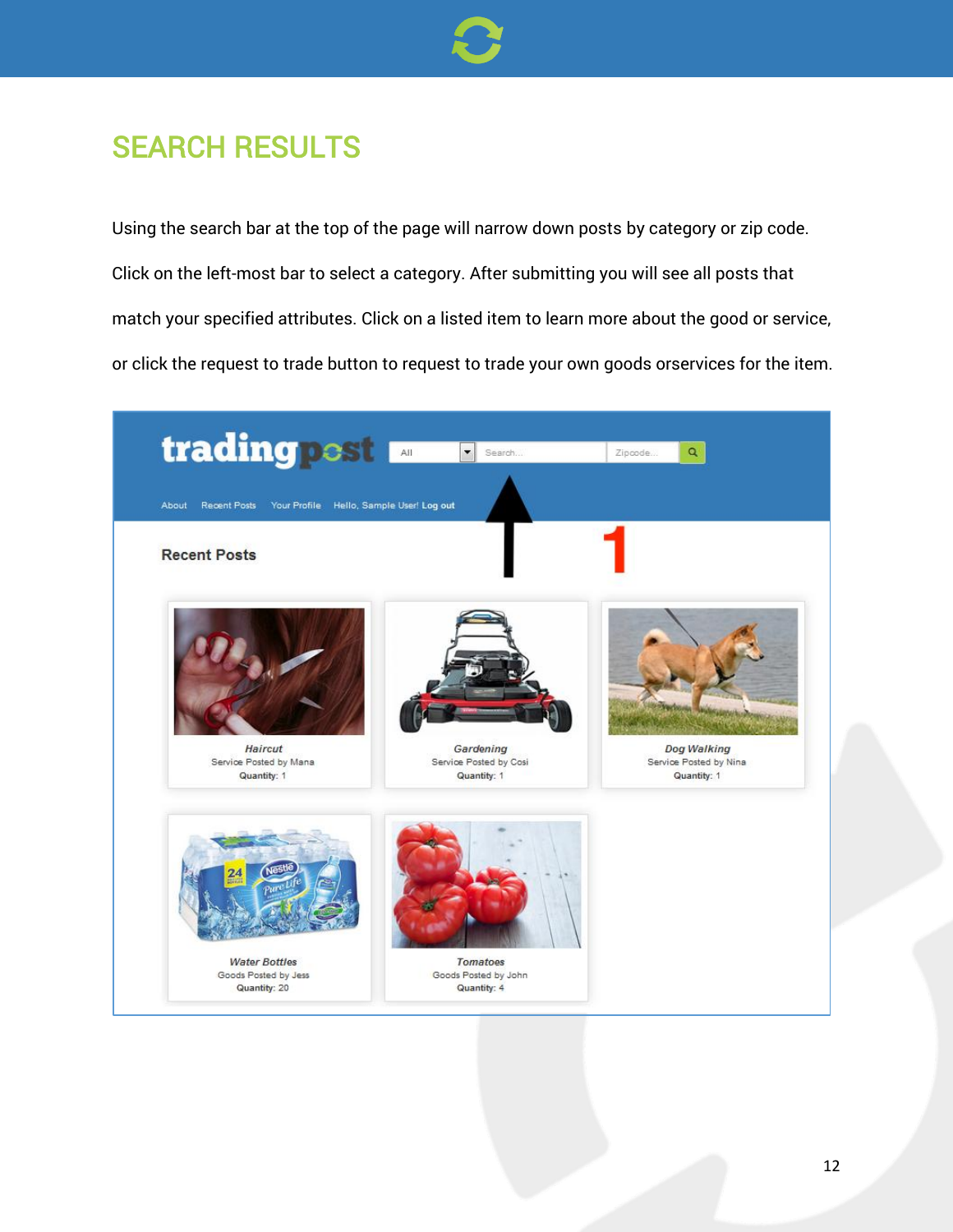

To search for an item/service:

- 1. Enter keywords to search for posts that contain that phrase in the title. a. For example: type "haircut" in the search bar
- 2. You will see all posts that match your specified attributes.
- 3. You have two options:
	- a. If you want to request to trade this item, click Request to Trade.
	- b. If you want to learn more about the item/service, click on the post.